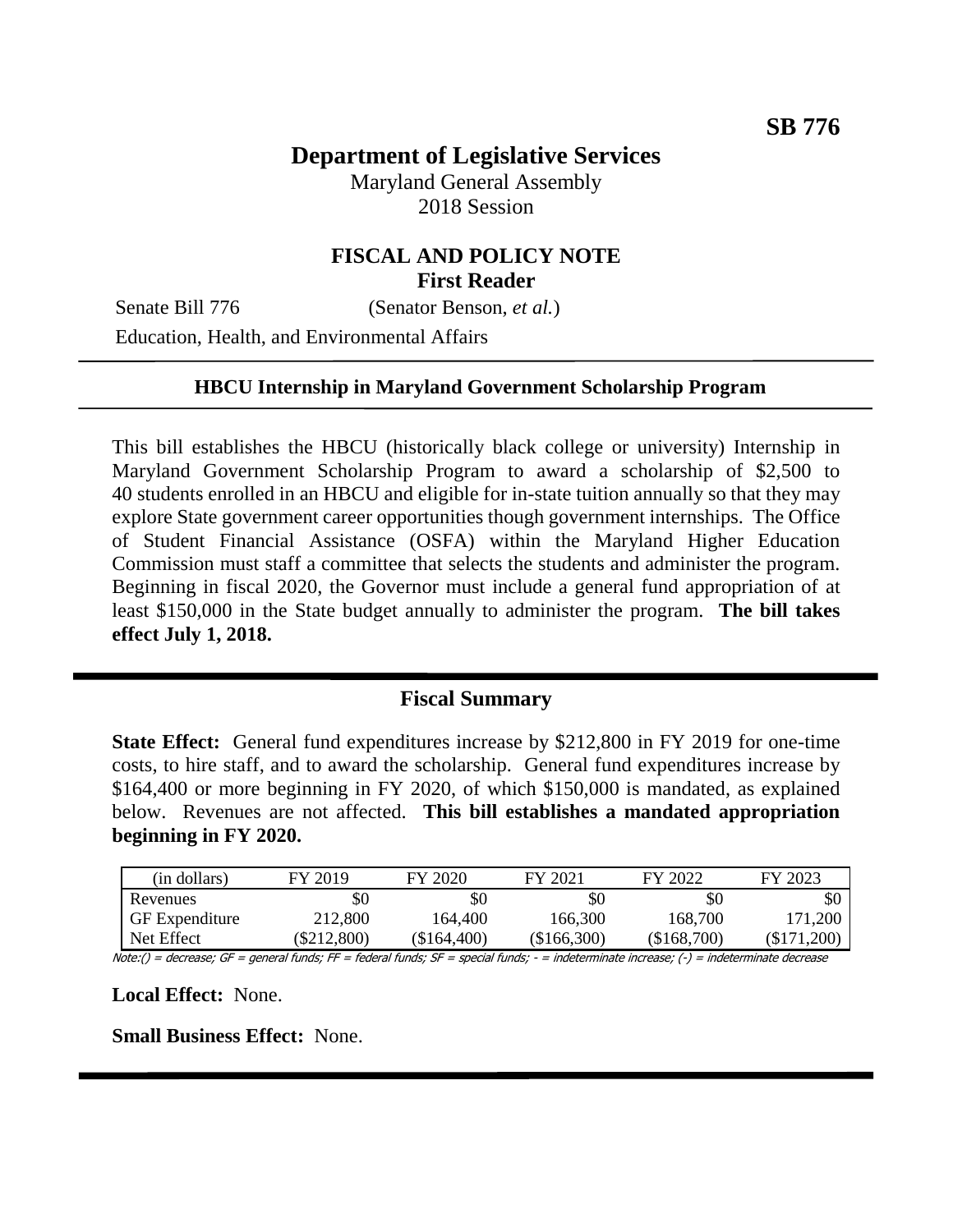## **Analysis**

**Bill Summary:** HBCU means the following historically black colleges and universities: Bowie State University; Coppin State University; Morgan State University; and University of Maryland Eastern Shore.

The bill establishes a committee to select students and specifies the selection committee membership. A member of the committee is not entitled to compensation but may receive reimbursement for expenses under standard State travel regulations, as provided in the State budget.

An HBCU may nominate eligible students to participate in the program by the dates set by OSFA. The committee must select 40 students to participate in the program, with 10 students from each HBCU. If for any reason a selected student declines to participate in the program, the committee must select a replacement student from the same HBCU.

OSFA must adopt regulations to establish the program, including a procedure for the repayment of the scholarship award if a student does not fulfill the internship requirements.

**Current Law/Background:** Researchers at the [Georgetown University Center on](https://cew.georgetown.edu/wp-content/uploads/Working-Learners-Report.pdf)  [Education and the Workforce](https://cew.georgetown.edu/wp-content/uploads/Working-Learners-Report.pdf) found that 63% of college graduates who completed a paid internship received a job offer, compared to 35% who never interned. In addition, the starting annual salary for a college graduate who completed a paid internship was \$52,000 compared to \$36,000 for those who completed an unpaid internship and \$37,000 for those who did not intern. However, some of the difference in salary may be due to the types of professions that generally have internships. For example, unpaid internships in the politics, policy, arts, entertainment, and journalism fields are common. In recent years there has been strong criticism of unpaid internships. One criticism has been that unpaid internships are unfair to individuals from low-income family backgrounds who cannot afford to take unpaid positions; thus, their access to future careers in these industries is limited.

There is a [Governor's Summer Internship Program,](https://publicservicescholars.umbc.edu/gsip/) administered by the University of Maryland, Baltimore County, open to rising juniors and seniors attending any Maryland institution or a current Maryland resident attending an out-of-state institution with a grade point average of 2.7 or above. For that scholarship program, recipients receive \$3,000 for approximately 10 weeks of work with a State agency.

SB 776/ Page 2 **State Expenditures:** General fund expenditures increase by \$212,822 in fiscal 2019, which accounts for a 90-day start-up delay. This estimate reflects the cost of hiring an administrative specialist to help establish State government internship opportunities for scholarship recipients, staff the committee, and assist in making awards; one-time programing costs to add the new scholarship to the Maryland College Aid Processing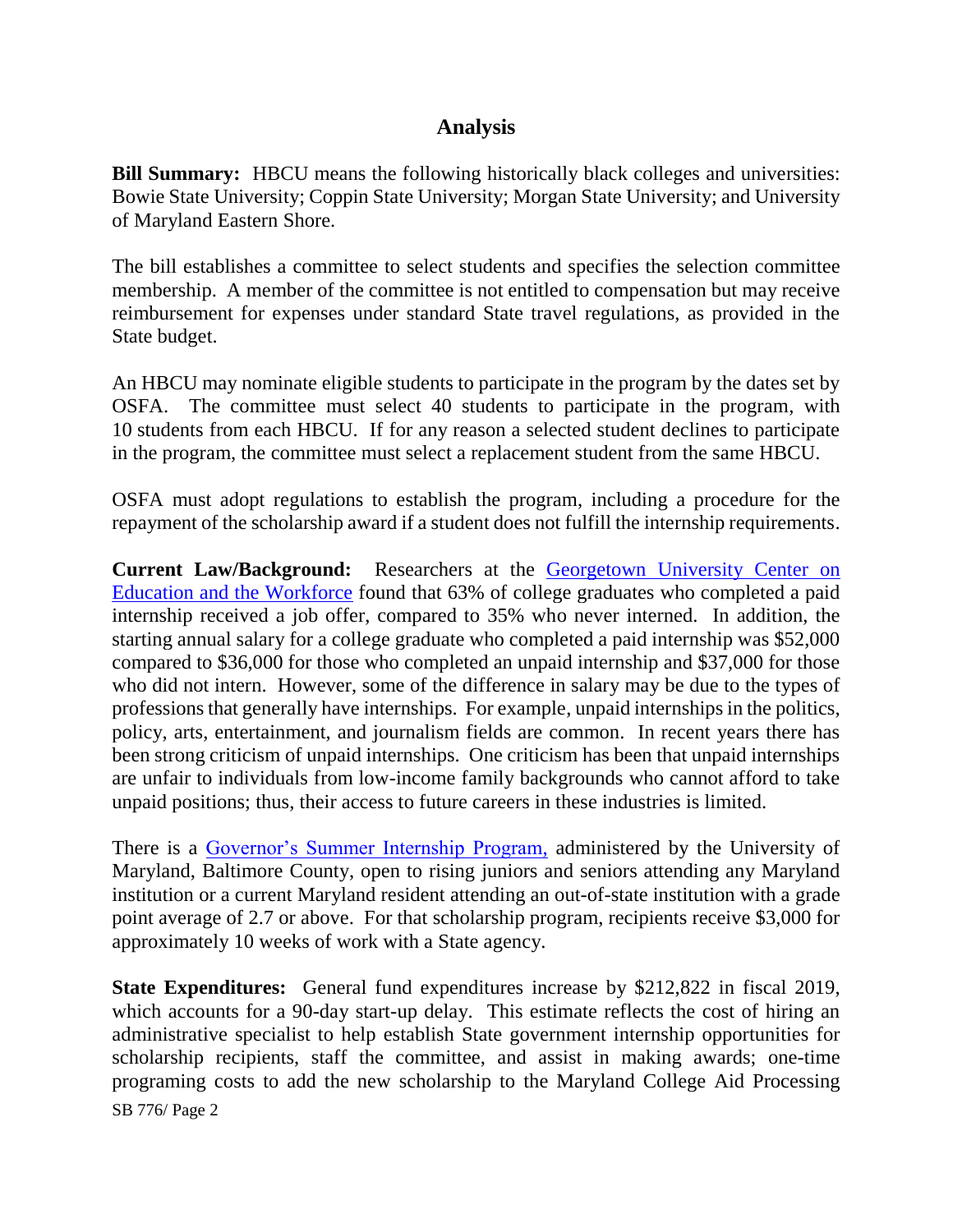System (MDCAPS) scholarship system; and the expenditures associated with the scholarship awards. Accordingly, the estimate includes a salary, fringe benefits, one-time start-up costs, ongoing operating expenses, and scholarship awards. The information and assumptions used in calculating the estimate are stated below.

- The duties for the administrative specialist encompass establishing relationships and finding appropriate internship opportunities as well as providing guidance to mentors, which takes time.
- As the bill requires that 40 students annually be awarded scholarships of \$2,500, OSFA must award \$100,000 in scholarships annually. It is assumed that the first 40 scholarships are awarded in fiscal 2019.

| Position                                    |           |
|---------------------------------------------|-----------|
| <b>Salary and Fringe Benefits</b>           | \$47,463  |
| One-time and Ongoing Costs for New Position | 5,359     |
| One-time MDCAPS Programming                 | 60,000    |
| Scholarship Awards for 40 Students, Ongoing | 100,000   |
| <b>Total FY 2019 State Expenditures</b>     | \$212,822 |

Future year expenditures reflect a full salary with annual increases and employee turnover, ongoing operating expenses, and awarding of 40 scholarships each year.

The bill mandates funding of at least \$150,000 annually beginning in fiscal 2020 to *administer* the program. This analysis assumes that amount includes the required grants and a portion of the administrative costs. Thus, costs above \$150,000 annually represent the additional administrative costs and are not required to be funded.

# **Additional Information**

**Prior Introductions:** None.

**Cross File:** HB 1753 (Delegate Glenn) - Rules and Executive Nominations.

**Information Source(s):** Maryland Higher Education Commission; University System of Maryland; Morgan State University; Department of Budget and Management; Georgetown University Center on Education and the Workforce; Department of Legislative Services